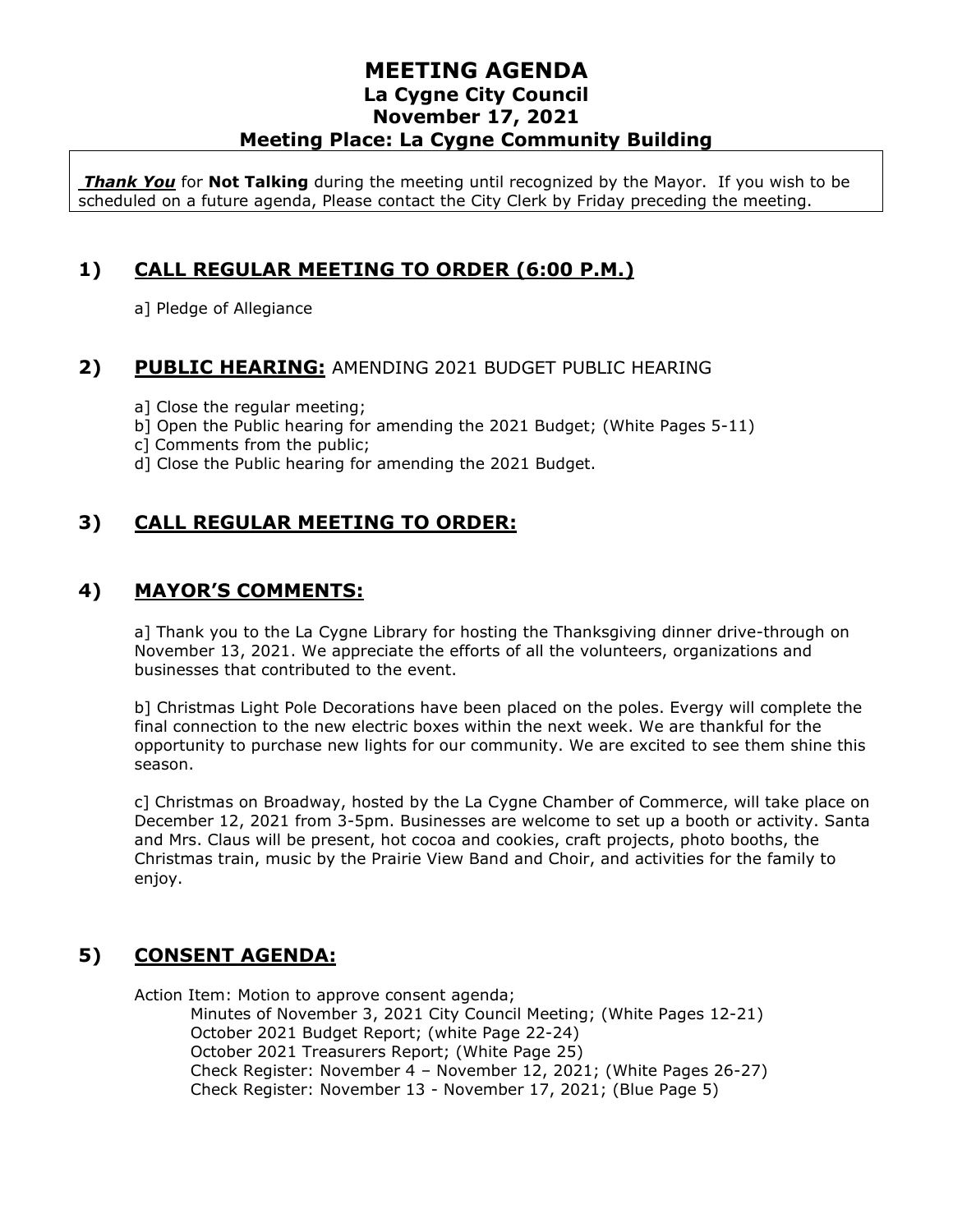## **6) DISCUSSION FROM THE FLOOR:**

*Individuals, not scheduled on the agenda, are afforded an opportunity to participate in the meeting. Individuals may address the Council for a period not to exceed five (5) minutes. The Governing Body is not required to take action on requests and may schedule them for consideration at a future meeting.* 

- ✓ Jackie Pribble
- ✓ Sandra Smith
- ✓ Vincent Jameson
- ✓ James McCarson

## **7) SPECIAL PROJECTS:**

#### WATER TREATMENT PLANT SETTLING PONDS (MIDWEST ENGINEERING)

i. Starbucks Trucking LLC has been working on clearing the project area.

#### Sewer Project

- i. PWS Nasalroad met with Paul Owings, BG Consultants, to review the current conditions of the sewer lift stations for considerations for alternates on the sewer project.
- ii. Survey flags have been placed on the city right of way (alley/utility easement) between N. Railroad Street and  $2<sup>nd</sup>$  Street. Certified letters have been mailed to property owners.

#### CCLIP KDOT Street Project

i. Project scheduled for March 2022.

#### NEW FIRE STATION/PUBLIC SAFETY BUILDING –

- i. Submission for the First Option Bank Trustee Foundation grant is March 1, 2022.
- ii. Public Building Commission is reviewing financial options.

#### AMERICAN RESCUE PLAN FUNDS (ARPA)HEAL GRANT PROGRAM

i. CC Wade reviewed information with the Kansas Office of Recovery regarding upgrades to the Community building in order to make it a safe facility to utilize for situations the city faced during the recent pandemic. Upgrades would allow the building to be used safely as the command headquarters during emergency events, warming/cooling center during weather emergencies, vaccination center and/or medical/health necessities.

#### HEAL GRANT PROGRAM

i. CC Wade reviewed the application for the Heal Grant program to improve historic or architectural significant buildings located in the downtown of the city. Grant is a 1:1 matching grant, \$20/square ft. with a maximum match of \$75,000. Applications are due by 5:00pm December 20, 2021. Is the Council interested in pursuing this grant for improvements on the Community Building?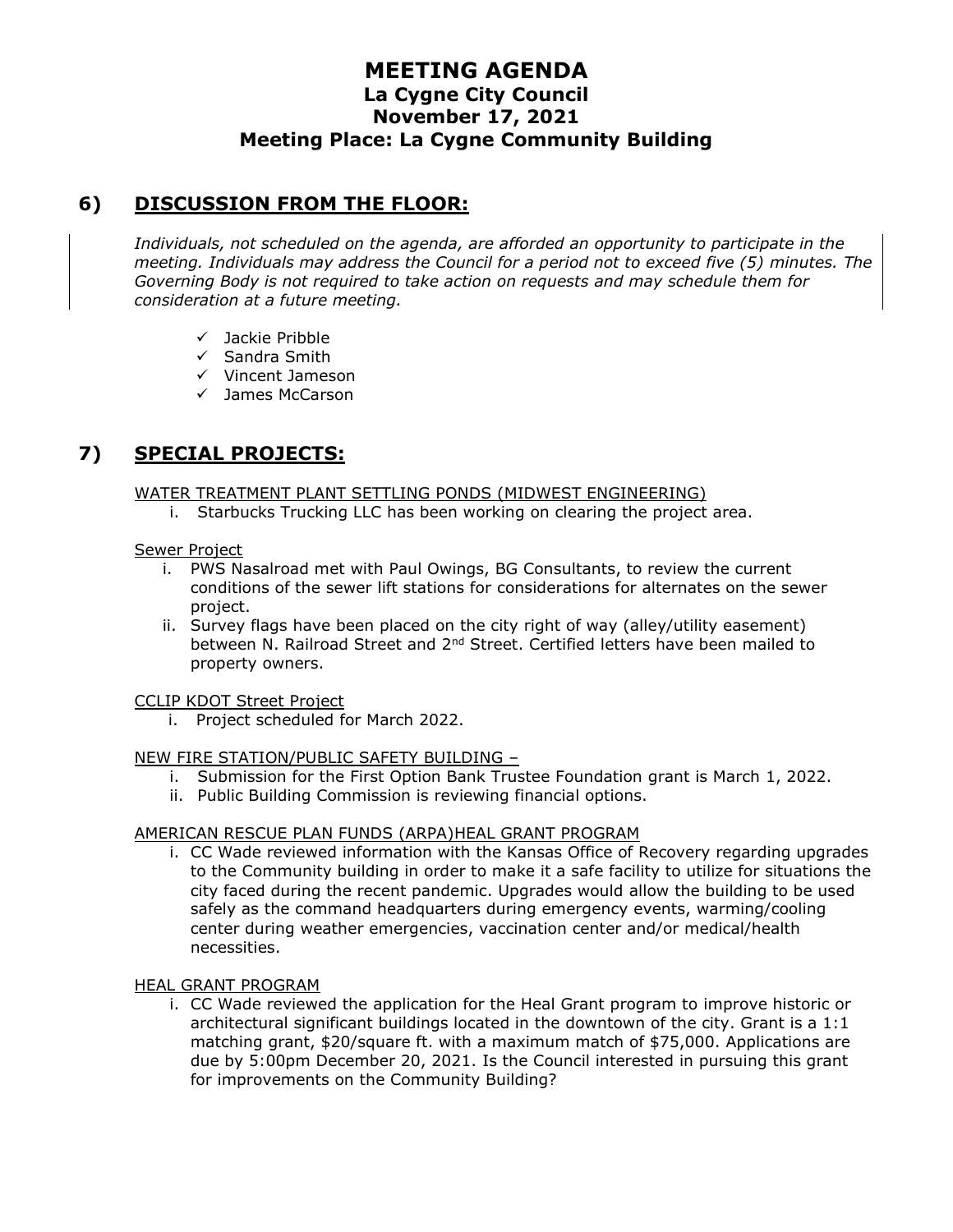#### **8) REPORTS OF CITY OFFICERS:**

- $\checkmark$  City Attorney Burton Harding
- $\checkmark$  Police Chief Tina Fenoughty (At the Table)
- $\checkmark$  Codes Officer Allison Fox
- $\checkmark$  Public Works Department Dan Nasalroad (Blue Page 6)
- $\checkmark$  Fire Chief Dan Nasalroad (Blue Page 6)
- $\checkmark$  City Clerk Jodi Wade (Blue Page 7)
- $\checkmark$  City Treasurer's report Connie Gore (Blue Page 8)

## **9) REPORTS OF COUNCIL COMMITTEES:**

- a] Water & Gas---------------------------------------Danny Curtis ------- Keith Stoker  $\checkmark$  SEARCH Grant application is complete. Public hearing notice for December 1, 2021 meeting will run in the November 17 edition of the newspaper.
- b] Street ---------------------------------------------James Thies ------- Jerome Mitzner
	- $\checkmark$  RFQ for Stormwater Master Planning was emailed to the following companies on November 10, 2021:
		- Bartlett & West
		- Schwab Eaton
		- Lamp Rynearson
		- Profession Engineer Services (PEC)
		- McAfee Henderson Solutions
		- BG Consultants

|                                                                                      | --James Thies ------- Thomas Capp   |  |
|--------------------------------------------------------------------------------------|-------------------------------------|--|
|                                                                                      |                                     |  |
|                                                                                      | ---Danny Curtis ------- Thomas Capp |  |
|                                                                                      |                                     |  |
| q] Community Building-------------------------                                       | Danny Curtis ------- James Thies    |  |
| h] Employee Relations & Training-------------------Jerome Mitzner ----- Keith Stoker |                                     |  |
|                                                                                      |                                     |  |

## **10) SPECIAL COMMITTEE REPORTS:**

- a] Emergency Management
- b] Chamber of Commerce
- c] Planning & Zoning Commission
- d] La Cygne Community Park Board

### **11) UNFINISHED BUSINESS:**

a] Public Works Laborer 1, Public Works Laborer 2 and Public Works Operator Job Descriptions. (At the Table)